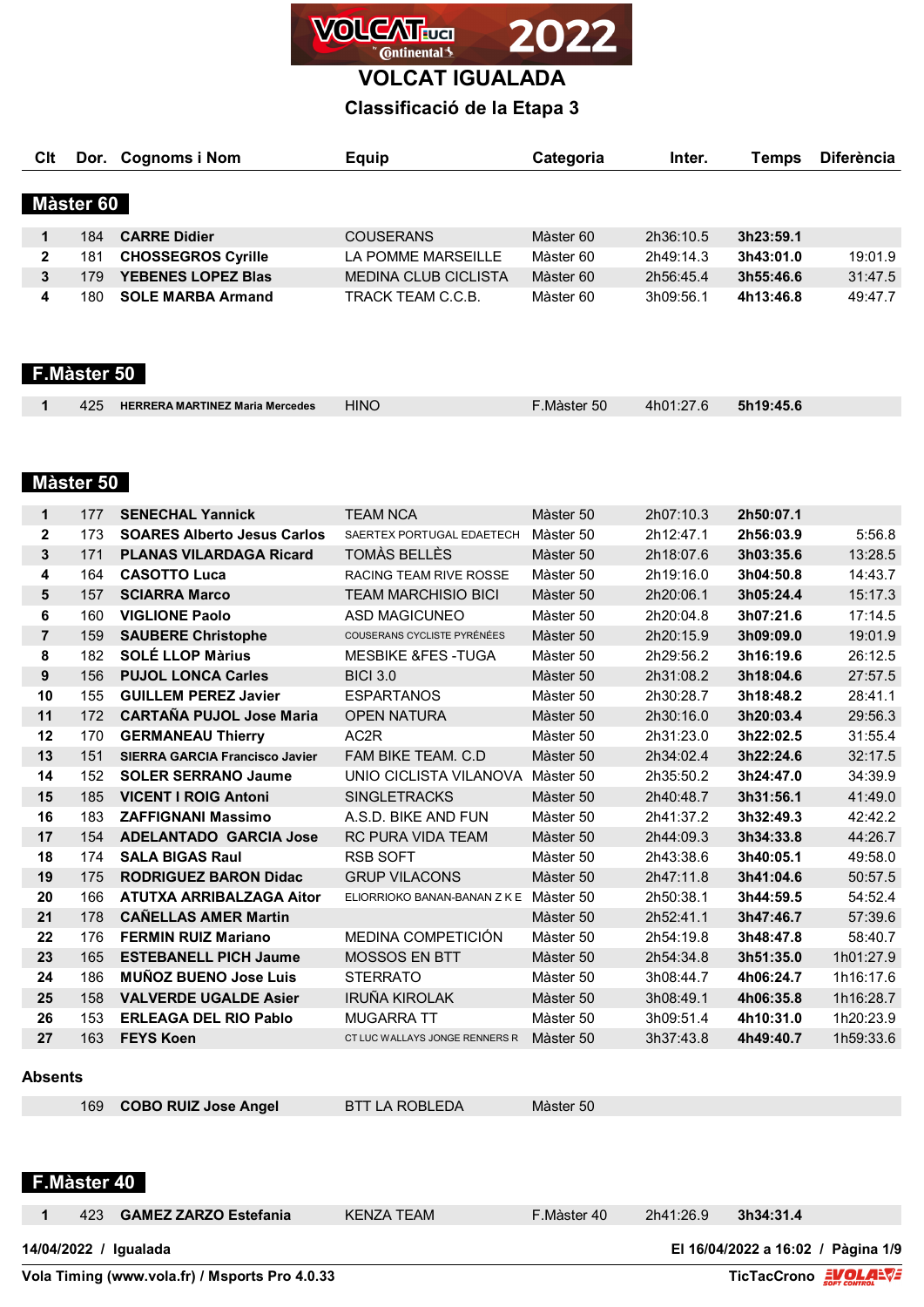

## **Classificació de la Etapa 3**

| Clt             |     | Dor. Cognoms i Nom            | Equip             | <b>Categoria</b> | Inter.    | Temps     | Diferència |
|-----------------|-----|-------------------------------|-------------------|------------------|-----------|-----------|------------|
|                 | 426 | <b>DOMINGUEZ PRATS Monica</b> | C.C.SPRINTBIKE    | F.Màster 40      | 3h22:02.7 | 4h28:00.6 | 53:29.2    |
| <b>Abandons</b> |     |                               |                   |                  |           |           |            |
|                 | 429 | <b>GOMEZ CARRION Raquel</b>   | <b>SPRINTBIKE</b> | F.Màster 40      |           |           |            |

# **Màster 40**

| 1              | 336 | <b>FIDALGO LOPEZ Roberto</b>                               | <b>RR BIKERS</b>                           | Màster 40 | 2h02:43.5 | 2h44:18.4 |         |
|----------------|-----|------------------------------------------------------------|--------------------------------------------|-----------|-----------|-----------|---------|
| $\mathbf 2$    | 363 | <b>FAJA BELTRAN Melcior</b>                                | PALLARES #FACTORY                          | Màster 40 | 2h03:47.8 | 2h44:19.0 | 0.6     |
| 3              | 378 | <b>MENDOZA Ernesto</b>                                     | <b>TEAM NCA</b>                            | Màster 40 | 2h04:44.6 | 2h46:34.2 | 2:15.8  |
| 4              | 361 | <b>PUIG PUJOL David</b>                                    | <b>BIKING POINT</b>                        | Màster 40 | 2h05:18.1 | 2h47:51.7 | 3:33.3  |
| 5              | 333 | <b>SEGARRA MOYA Ivan</b>                                   | LLIÇA D'AMUNT                              | Màster 40 | 2h04:37.4 | 2h49:35.3 | 5:16.9  |
| 6              | 366 | ORDEÑANA ECHEVARRIA Alexander BASAURI BIKES NORTHKAMP TEAM |                                            | Màster 40 | 2h06:23.7 | 2h51:04.7 | 6:46.3  |
| $\overline{7}$ | 352 | <b>LARRAÑAGA LOPEZ Jonathan</b>                            | IORGI SERIGRAFIA-S.C.BALMASEDA             | Màster 40 | 2h09:28.6 | 2h51:29.6 | 7:11.2  |
| 8              | 367 | <b>MARTIN JURADO Jordi</b>                                 | FESBICI3.0-TUGA                            | Màster 40 | 2h09:27.5 | 2h51:30.7 | 7:12.3  |
| 9              | 360 | <b>POLETTI Lionel</b>                                      | <b>MB RACE</b>                             | Màster 40 | 2h12:44.9 | 2h56:10.8 | 11:52.4 |
| 10             | 347 | <b>CORELLA MARTIN Ivan</b>                                 | <b>VULCO CYCLON AUTOGOYA</b>               | Màster 40 | 2h13:27.9 | 2h57:07.2 | 12:48.8 |
| 11             | 316 | <b>VILLANUEVA AYLLON Eduardo</b>                           | <b>NUBETEAM</b>                            | Màster 40 | 2h13:56.8 | 2h58:16.9 | 13:58.5 |
| 12             | 351 | <b>PROUST Jerome</b>                                       | AC <sub>2</sub> R                          | Màster 40 | 2h14:05.7 | 2h59:43.1 | 15:24.7 |
| 13             | 339 | <b>LIAÑO FLOR David</b>                                    | <b>GOROS BIKE- SALCEDO</b>                 | Màster 40 | 2h15:22.7 | 3h00:19.0 | 16:00.6 |
| 14             | 304 | <b>GONZALEZ ROSA Alexander</b>                             | <b>GARRIBIKES</b>                          | Màster 40 | 2h16:40.0 | 3h00:19.4 | 16:01.0 |
| 15             | 305 | <b>MARTINEZ JARAY Ruben</b>                                | <b>BIKES MONCAYO</b>                       | Màster 40 | 2h16:41.3 | 3h00:33.4 | 16:15.0 |
| 16             | 343 | <b>MIERA SIERRA Carlos</b>                                 | VALLE DE CASTAÑEDA C.C.                    | Màster 40 | 2h16:42.8 | 3h00:43.0 | 16:24.6 |
| 17             | 358 | <b>CAMARA MARTINEZ Javier</b>                              | <b>METALPLAS</b>                           | Màster 40 | 2h18:26.8 | 3h02:59.5 | 18:41.1 |
| 18             | 341 | <b>LOPEZ CANALES David</b>                                 | GOROS BIKE- CASTAÑEDA                      | Màster 40 | 2h18:30.2 | 3h03:41.6 | 19:23.2 |
| 19             | 331 | <b>RUIZ DORADO Jose Luis</b>                               | <b>GOROS BIKE- SALCEDO</b>                 | Màster 40 | 2h18:29.3 | 3h03:42.2 | 19:23.8 |
| 20             | 301 | <b>CALDERON PEREDO Julio</b>                               | PROBICI CLÑUB DEPORTIVO                    | Màster 40 | 2h18:27.9 | 3h03:43.0 | 19:24.6 |
| 21             | 321 | <b>FIGUERES VILLARO David</b>                              | KENDA-BICIOCASION BARCELONA Màster 40      |           | 2h20:07.3 | 3h04:51.0 | 20:32.6 |
| 22             | 322 | <b>VILLAVERDE MORENO Asier</b>                             | <b>SC BIKERS</b><br>Màster 40<br>2h20:11.8 |           | 3h05:22.5 | 21:04.1   |         |
| 23             | 364 | <b>TORRENTS RODRIGUEZ Carles PALLARES #FACTORY</b>         |                                            | Màster 40 | 2h19:35.6 | 3h06:05.5 | 21:47.1 |
| 24             | 353 | <b>MERINO RUIZ Jagoba</b>                                  | IORGI SERIGRAFIA-S.C.BALMASEDA             | Màster 40 | 2h19:46.9 | 3h07:24.8 | 23:06.4 |
| 25             | 313 | <b>NOPPE Bas</b>                                           | <b>HILAIRE XCM</b>                         | Màster 40 | 2h23:24.5 | 3h08:47.5 | 24:29.1 |
| 26             | 317 | <b>BAENA COCERA Felipe</b>                                 | <b>CODEONE TEAM</b>                        | Màster 40 | 2h23:28.0 | 3h08:49.5 | 24:31.1 |
| 27             | 311 | <b>SANZ BLANCO David</b>                                   |                                            | Màster 40 | 2h22:30.7 | 3h09:49.2 | 25:30.8 |
| 28             | 346 | <b>PUJOL GUIXA David</b>                                   | <b>CICLES SANS</b>                         | Màster 40 | 2h23:28.9 | 3h10:35.7 | 26:17.3 |
| 29             | 303 | <b>HERNANDEZ RUBIO Alberto</b>                             | <b>LUAL BIKE</b>                           | Màster 40 | 2h23:57.5 | 3h10:38.0 | 26:19.6 |
| 30             | 345 | <b>ESTEBANEZ GONZALEZ Gaizka</b>                           | MONTBIKE SOLCAM CYCLING TEAM               | Màster 40 | 2h27:31.9 | 3h13:17.4 | 28:59.0 |
| 31             | 379 | <b>CAETANO Dani</b>                                        | <b>ANDONA</b>                              | Màster 40 | 2h27:22.1 | 3h13:24.3 | 29:05.9 |
| 32             | 310 | <b>DELGADO MESA David</b>                                  | <b>KENZA TEAM</b>                          | Màster 40 | 2h27:06.7 | 3h13:58.8 | 29:40.4 |
| 33             | 332 | <b>FARRIOL CLARAMUNT Josep Enric</b>                       | <b>RR BIKERS</b>                           | Màster 40 | 2h22:38.9 | 3h14:25.1 | 30:06.7 |
| 34             | 328 | <b>CATALAN PEREZ Miguel</b>                                | <b>CYCLESTORE</b>                          | Màster 40 | 2h27:19.0 | 3h15:15.1 | 30:56.7 |
| 35             |     | 326 CARDONA ALOS Moises                                    | <b>CYCLESTORE</b>                          | Màster 40 | 2h27:21.0 | 3h15:15.2 | 30:56.8 |
| 36             | 324 | <b>VALERO FONT Daniel</b>                                  | ART BIKE THE CYCLIST                       | Màster 40 | 2h31:50.3 | 3h20:13.6 | 35:55.2 |
| 37             | 327 | <b>SOLSONA NOVELL Xavier</b>                               | C.U.D.O.S.                                 | Màster 40 | 2h33:23.6 | 3h20:27.8 | 36:09.4 |
| 38             | 314 | <b>AGESTA AGUIRRE Igor</b>                                 | KATEA-BIKE TEAM                            | Màster 40 | 2h30:22.3 | 3h20:45.8 | 36:27.4 |
| 39             | 342 | <b>PAREJO RUIZ Carlos</b>                                  | PIK2 CASTELLAR                             | Màster 40 | 2h33:26.4 | 3h21:55.3 | 37:36.9 |
| 40             | 348 | <b>GIMENEZ MARTIN Victor</b>                               | THE CYCLERY CONCEP STORE                   | Màster 40 | 2h32:49.4 | 3h21:58.8 | 37:40.4 |
| 41             | 323 | <b>ALMANDOZ LARRALDE Jesus Maria</b>                       | KATEA-BIKE TEAM                            | Màster 40 | 2h33:41.6 | 3h22:22.0 | 38:03.6 |
| 42             | 329 | <b>GARCIA ALVAREZ Carlos</b>                               | <b>SC BIKERS</b>                           | Màster 40 | 2h35:26.2 | 3h23:25.6 | 39:07.2 |
| 43             | 365 | <b>VALENTIN Benoit</b>                                     | VELOCLUB LA POMME MARSEILLE Màster 40      |           | 2h33:15.0 | 3h23:27.3 | 39:08.9 |

**14/04/2022 / Igualada El 16/04/2022 a 16:02 / Pàgina 2/9**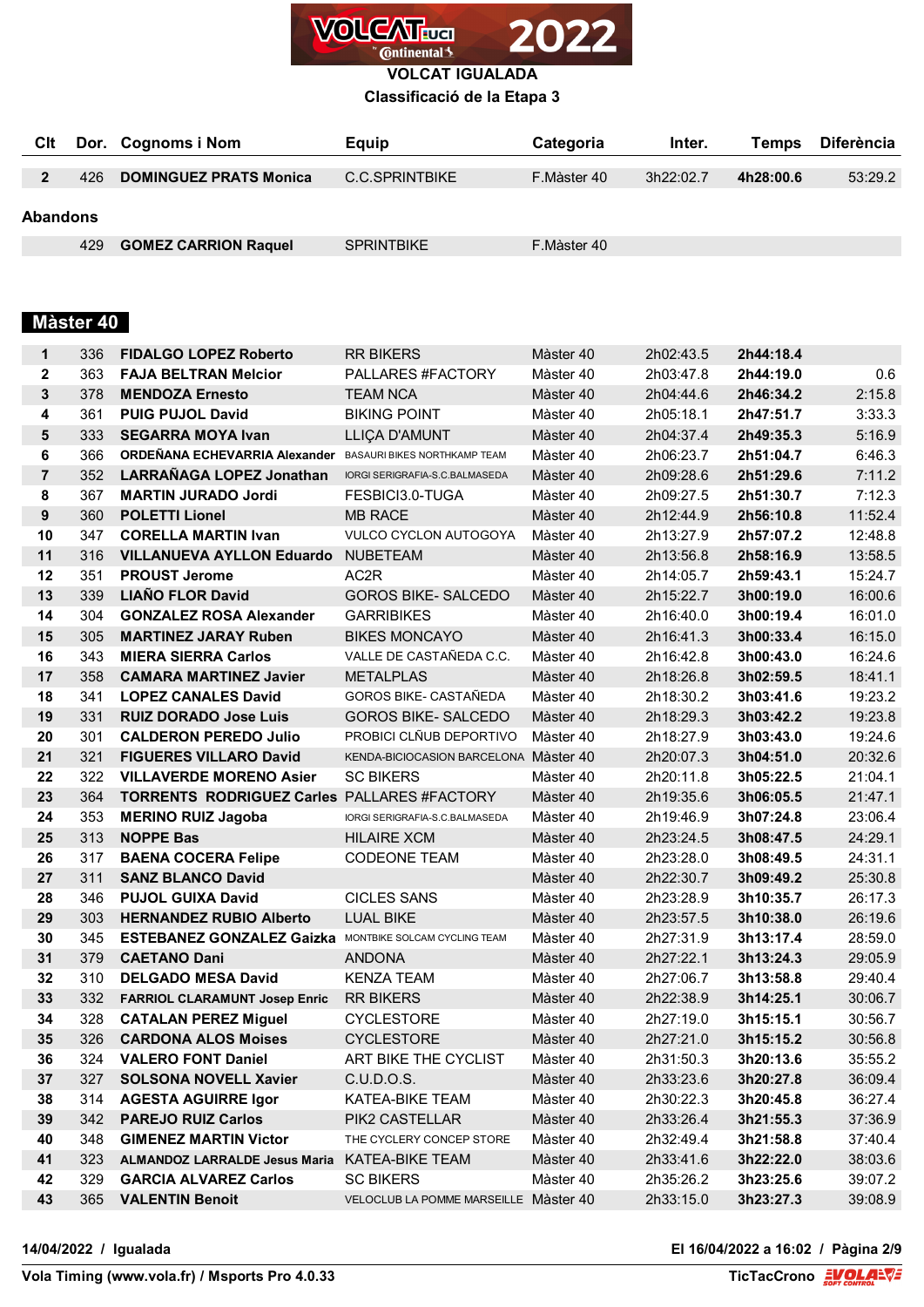

**VOLCAT IGUALADA Classificació de la Etapa 3**

| Clt |     | Dor. Cognoms i Nom                   | <b>Equip</b>                     | Categoria              | Inter.    | Temps     | <b>Diferència</b> |
|-----|-----|--------------------------------------|----------------------------------|------------------------|-----------|-----------|-------------------|
| 44  | 377 | <b>DENIZOT Frédéric</b>              | <b>VTT DU GARLABAN</b>           | Màster 40              | 2h34:04.3 | 3h24:02.4 | 39:44.0           |
| 45  | 319 | <b>VIVES SALAR Adrian</b>            | <b>RC PURA VIDA TEAM</b>         | Màster 40              | 2h34:53.4 | 3h25:07.4 | 40:49.0           |
| 46  | 320 | <b>PALENCIA PRATS Jordi</b>          | <b>MULTIBIKE LLEIDA</b>          | Màster 40              | 2h35:40.2 | 3h25:43.4 | 41:25.0           |
| 47  | 373 | <b>VALLS FALOMIR Robert</b>          | INBIKE-SMARTBIKETRAINING         | Màster 40              | 2h37:44.0 | 3h28:24.3 | 44:05.9           |
| 48  | 350 | <b>CANALA BALSEBRE Salvador</b>      | <b>BTT MONTBLANC</b>             | Màster 40              | 2h39:18.9 | 3h28:24.9 | 44:06.5           |
| 49  | 344 | <b>GOMEZ FERNANDEZ Luis Ramon</b>    | CICLOS MOLI, C.D.                | Màster 40              | 2h41:45.7 | 3h29:34.7 | 45:16.3           |
| 50  | 337 | <b>TXAKARTEGI BASTERRETXEA Ander</b> | <b>HELMUGAK</b>                  | Màster 40              | 2h41:13.7 | 3h29:52.6 | 45:34.2           |
| 51  | 340 | <b>PEREZ BLANCO Javier</b>           | <b>GERNIKESA</b>                 | Màster 40              | 2h42:05.8 | 3h30:27.6 | 46:09.2           |
| 52  | 338 | <b>BERENGUER PEREZ Jordi</b>         | <b>PIK2 CASTELLAR</b>            | Màster 40              | 2h42:40.1 | 3h33:06.2 | 48:47.8           |
| 53  | 362 | <b>HUGUET GILI Isamael</b>           | <b>CLUB CICLISTA AGRAMUNT</b>    | Màster 40              | 2h42:43.6 | 3h34:34.0 | 50:15.6           |
| 54  | 307 | <b>BALART TORREQUEBRADA Eduard</b>   | <b>ONDEBIKES</b>                 | Màster 40<br>2h40:54.0 |           | 3h34:47.8 | 50:29.4           |
| 55  | 330 | <b>MALLEN ROMERO Jose Antonio</b>    | <b>73 FACTORY ECO</b>            | Màster 40              | 2h42:58.7 | 3h38:12.5 | 53:54.1           |
| 56  | 355 | <b>OLARU lonut</b>                   | <b>3SENDES CASTELLO - KROMAN</b> | Màster 40              | 2h46:24.2 | 3h39:18.9 | 55:00.5           |
| 57  | 374 | <b>VALLS FALOMIR Natxo</b>           | <b>CC COSTA AZAHAR</b>           | Màster 40              | 2h48:22.1 | 3h42:20.3 | 58:01.9           |
| 58  | 308 | <b>URIARTE MURUAGA Iker</b>          | <b>BASATI</b>                    | Màster 40              | 2h48:10.6 | 3h44:39.5 | 1h00:21.1         |
| 59  | 376 | <b>CHOW-CHINE Laurent</b>            | <b>VTT DU GARLABAN</b>           | Màster 40              | 2h52:49.9 | 3h45:28.2 | 1h01:09.8         |
| 60  | 306 | <b>RODRIGUEZ FRANCISCO David</b>     | <b>DR MAD</b>                    | Màster 40              | 2h51:56.6 | 3h45:57.8 | 1h01:39.4         |
| 61  | 356 | <b>ROGAS SAÑA Marc</b>               | ESPORT CICLISTA GIRONELLA        | Màster 40              | 2h51:40.5 | 3h47:13.5 | 1h02:55.1         |
| 62  | 370 | <b>CONO HARO Jose Antonio</b>        |                                  | Màster 40              | 2h54:36.5 | 3h51:36.1 | 1h07:17.7         |
| 63  | 372 | <b>PEREZ LOPEZ Henry</b>             | WWW.BIKECR.COM                   | Màster 40              | 2h59:38.7 | 3h53:53.1 | 1h09:34.7         |
| 64  | 302 | <b>BURGOS GONZALEZ Alejandro</b>     | <b>CLUB CICLISTA RIBADEDEVA</b>  | Màster 40              | 3h05:19.7 | 4h06:44.5 | 1h22:26.1         |
| 65  | 357 | <b>REDO CASTELL Joan</b>             | <b>DRAGO BIKES</b>               | Màster 40              | 3h08:42.0 | 4h08:55.2 | 1h24:36.8         |
| 66  | 318 | <b>OJER PEREA Raul</b>               | <b>BERRITXACO</b>                | Màster 40              | 3h14:26.7 | 4h11:56.8 | 1h27:38.4         |
| 67  | 359 | <b>AURELL BIOSCA Alex</b>            | <b>BIKING POINT</b>              | Màster 40              | 3h12:15.4 | 4h15:20.0 | 1h31:01.6         |
| 68  | 368 | <b>RODRIGUEZ CALDITO Sergi</b>       | FESBICI3.0-TUGA                  | Màster 40              | 3h26:41.2 | 4h31:31.5 | 1h47:13.1         |
| 69  | 312 | <b>JIMENEZ GARCIA Marcos</b>         | <b>ROTXABIKES</b>                | Màster 40              | 3h30:33.1 | 4h34:07.0 | 1h49:48.6         |

## **Abandons**

**MOYA GIRAL Alejo** BEEHI FACTORY TEAM Màster 40

# **F.Màster 30**

|   | 420 BOJ GUERRA Carla      | ADDICT BIKES                      | F.Màster 30 | 2h52:25.0 | 3h48:07.2 |        |
|---|---------------------------|-----------------------------------|-------------|-----------|-----------|--------|
| 2 | 419 LEDUR Christel        | BIKE FOR FUN TEAM                 | F.Màster 30 | 2h57.33.9 | 3h51:04.9 | 2:57.7 |
|   | 422 MARTINEZ DOMENE Irene | 73 FACTORY FCO                    | F Màster 30 | 2h58.24.5 | 3h55:29.2 | 7:22.0 |
|   | 427 CAPELLA GASOL Marta   | RCR19 CLUB DEPORTIVO F. Màster 30 |             | 3h17:59.0 | 4h18:06.6 | 29.594 |

# **Màster 30**

|              | 245 | <b>TARAZON VALCARCEL Alvaro</b>                    | IMECA CYCLING TEAM          | Màster 30 | 2h02:55.1 | 2h44:20.8 |         |
|--------------|-----|----------------------------------------------------|-----------------------------|-----------|-----------|-----------|---------|
| $\mathbf{2}$ | 243 | <b>GARCIA COMECHE Rafael</b>                       | <b>IMECA CYCLING TEAM</b>   | Màster 30 | 2h02:56.8 | 2h44:22.9 | 2.1     |
| 3            | 233 | <b>SALAZAR MUÑOZ Cristian</b>                      | <b>NOLIMITS</b>             | Màster 30 | 2h04:05.5 | 2h45:31.4 | 1:10.6  |
| 4            | 202 | <b>FABRE Loïc</b>                                  | <b>TEAM NCA</b>             | Màster 30 | 2h04:30.9 | 2h46:32.5 | 2:11.7  |
| 5            | 213 | <b>JUANOLA GUELL Josep</b>                         | <b>SURIÀ BICIS</b>          | Màster 30 | 2h06:20.6 | 2h48:17.8 | 3:57.0  |
| 6            | 204 | <b>JIMENEZ TORRES Jose Angel</b>                   | <b>LUAL BIKE</b>            | Màster 30 | 2h07:06.6 | 2h50:05.6 | 5:44.8  |
|              | 210 | <b>YANNICK Leonard</b>                             | <b>BIKE FOR FUN TEAM</b>    | Màster 30 | 2h10:21.4 | 2h53:46.9 | 9:26.1  |
| 8            | 239 | <b>ROBLES PENA Joel</b>                            | <b>LIARTE-OSCABIKE TEAM</b> | Màster 30 | 2h12:43.6 | 2h56:10.6 | 11:49.8 |
| 9            | 250 | <b>FERNANDEZ RODRIGUEZ Pablo CASTROPOL DEPORTE</b> |                             | Màster 30 | 2h14:00.2 | 2h57:04.2 | 12:43.4 |
| 10           | 225 | <b>MARTINEZ DE GUEREÑU POLO Iker</b>               | <b>KAS</b>                  | Màster 30 | 2h13:59.2 | 2h57:05.3 | 12:44.5 |

**14/04/2022 / Igualada El 16/04/2022 a 16:02 / Pàgina 3/9**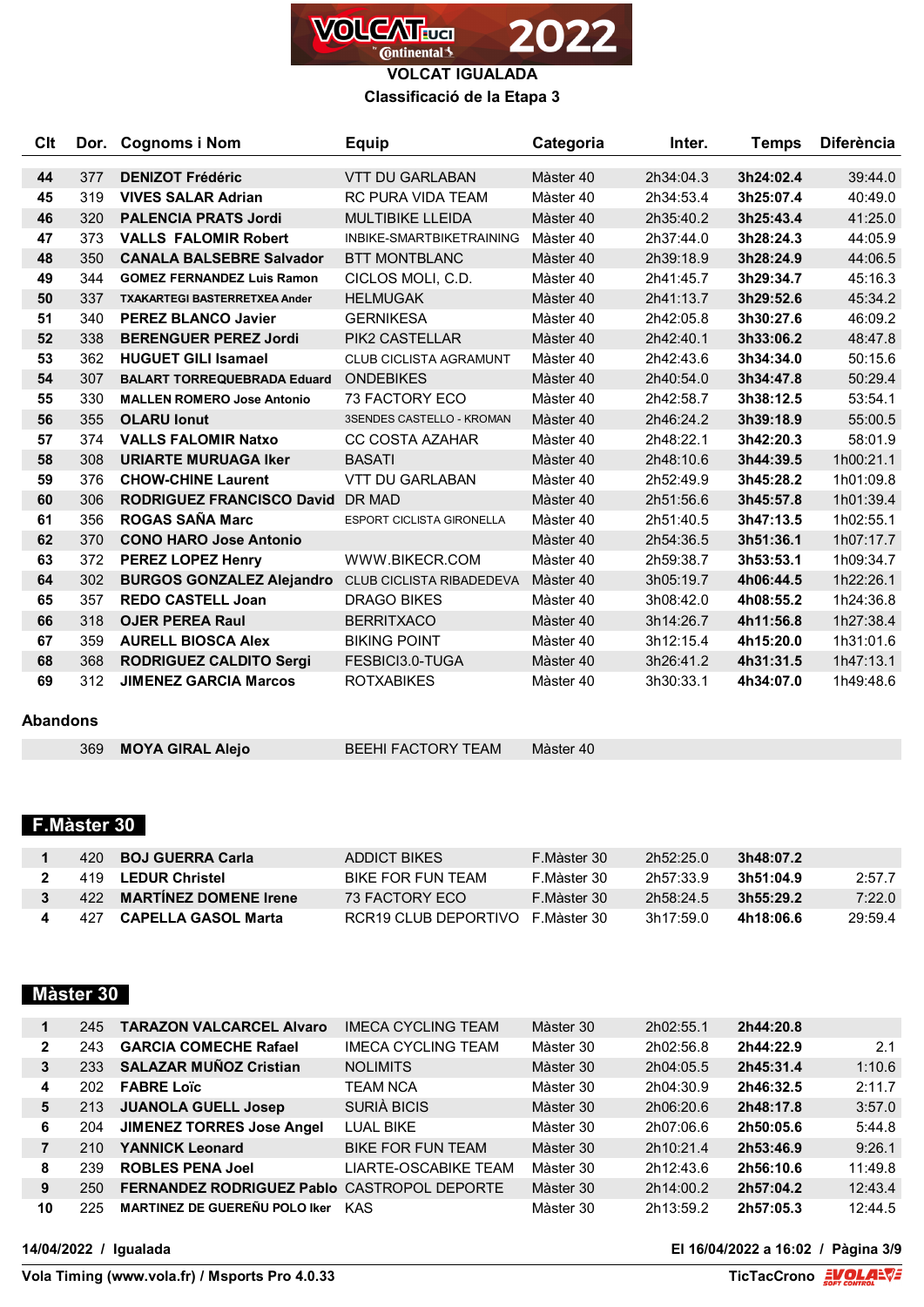

**Classificació de la Etapa 3**

| Clt |     | Dor. Cognoms i Nom                    | <b>Equip</b>                          | Categoria<br>Inter.                 |           | <b>Temps</b> | <b>Diferència</b> |
|-----|-----|---------------------------------------|---------------------------------------|-------------------------------------|-----------|--------------|-------------------|
| 11  | 266 | <b>HUERTAS JUDERIAS Fabian</b>        | CLUB ESPORTIU VINCLES Màster 30       |                                     | 2h13:58.1 | 2h57:07.9    | 12:47.1           |
| 12  | 234 | <b>AGUILAR POZO Francisco Javier</b>  | EKUON BRD RACING TEAM                 | Màster 30                           | 2h16:36.9 | 2h59:53.3    | 15:32.5           |
| 13  | 253 | <b>NOGUERA SORIANO Jose Francisco</b> | <b>IMECA CYCLING TEAM</b>             | Màster 30                           | 2h15:19.7 | 2h59:55.6    | 15:34.8           |
| 14  | 207 | <b>ITURBIDE MACHICOTE Iban</b>        | <b>KATEA-BIKE TEAM</b>                | Màster 30                           | 2h16:37.7 | 3h01:05.3    | 16:44.5           |
| 15  | 230 | <b>SEGURA SEGURA David</b>            | FESBICI3.0-TUGA                       | Màster 30<br>2h11:43.3<br>3h03:39.1 |           | 19:18.3      |                   |
| 16  | 255 | <b>RODERO SERRANO Jordi</b>           | <b>BTTERRA</b>                        | Màster 30                           | 2h19:28.8 | 3h04:18.4    | 19:57.6           |
| 17  | 237 | <b>BERECIARTUA ALONSO Aitor</b>       | <b>MARKINA XEMEIN</b>                 | Màster 30                           | 2h18:34.1 | 3h04:21.9    | 20:01.1           |
| 18  | 244 | <b>GARCIA ALBA Javier</b>             | MONTBIKE SOLCAM CYCLING TEAM          | Màster 30                           | 2h18:25.2 | 3h04:24.2    | 20:03.4           |
| 19  | 247 | <b>RIUS CALDERON Xavi</b>             | <b>CICLES CATALUNYA</b>               | Màster 30                           | 2h19:45.8 | 3h04:52.8    | 20:32.0           |
| 20  | 212 | <b>RODRIGUEZ ARANA Xabier</b>         | <b>SC BIKERS</b>                      | Màster 30                           | 2h20:13.2 | 3h05:22.6    | 21:01.8           |
| 21  | 215 | <b>ARANA DE LA TORRE Jorge</b>        | SCBIKERS CLUB CICLISTA Màster 30      |                                     | 2h19:18.5 | 3h06:13.0    | 21:52.2           |
| 22  | 240 | <b>CARPENA SORIANO Carlos</b>         | CLUB CICLISTA ALTIPLANO               | Màster 30                           | 2h20:17.0 | 3h06:25.0    | 22:04.2           |
| 23  | 205 | <b>LAHUERTA LOPEZ Javier</b>          | <b>BIKES MONCAYO</b>                  | Màster 30                           | 2h20:24.6 | 3h07:34.2    | 23:13.4           |
| 24  | 249 | MALAXETXEBARRIA ETXABURU Beñat        | <b>MARKINA</b>                        | Màster 30                           | 2h22:36.2 | 3h07:55.8    | 23:35.0           |
| 25  | 228 | <b>ORMAETXEA BADIOLA Imanol</b>       | <b>ERRONKA BILA</b>                   | Màster 30                           | 2h22:34.8 | 3h08:48.2    | 24:27.4           |
| 26  | 263 | <b>VIRA ROMERO Javier</b>             | AGROSTOCK CC FRAGA                    | Màster 30                           | 2h20:03.0 | 3h09:30.1    | 25:09.3           |
| 27  | 256 | <b>SANCHEZ LOPEZ Juan</b>             | <b>ECOMOCION CARS</b>                 | Màster 30                           | 2h23:26.1 | 3h10:09.5    | 25:48.7           |
| 28  | 226 | <b>AGUILAR ADALID Esteban</b>         | <b>ADDICT BIKES</b>                   | Màster 30<br>2h24:49.4              |           | 3h10:57.7    | 26:36.9           |
| 29  | 203 | <b>GONZALEZ CHUECA Mario</b>          | <b>BIKES MONCAYO</b>                  | Màster 30<br>2h25:38.4              |           | 3h11:11.5    | 26:50.7           |
| 30  | 242 | <b>RICART QUESADA Marc</b>            | <b>FULLGAS</b>                        | Màster 30<br>2h25:01.4              |           | 3h11:59.9    | 27:39.1           |
| 31  | 251 | <b>LOPEZ ZOZAYA Diego</b>             | <b>CICLOS SPORT</b>                   | Màster 30<br>3h14:55.9<br>2h27:59.7 |           | 30:35.1      |                   |
| 32  | 261 | <b>DOLSA SANVICENS Esteve</b>         |                                       | Màster 30<br>2h28:46.7<br>3h16:16.9 |           |              | 31:56.1           |
| 33  | 231 | <b>ALEMANY MISERACHS Roger</b>        | FESBICI3.0-TUGA                       | Màster 30                           | 2h29:06.1 | 3h17:33.4    | 33:12.6           |
| 34  | 265 | <b>JIMENEZ MUÑOZ Caros</b>            | CLUB ESPORTIU VINCLES Màster 30       |                                     | 2h28:51.0 | 3h18:39.0    | 34:18.2           |
| 35  | 219 | <b>MURO SAENZ Pablo</b>               |                                       | Màster 30                           | 2h31:56.6 | 3h20:10.0    | 35:49.2           |
| 36  | 206 | <b>MACHADO Eduard</b>                 | CC SARRIÀ DE TER                      | Màster 30                           | 2h35:31.3 | 3h27:36.9    | 43:16.1           |
| 37  | 208 | <b>MARTINEZ GUZMAN Ivan</b>           | <b>BICIMAX</b>                        | Màster 30                           | 2h39:21.1 | 3h29:19.5    | 44:58.7           |
| 38  | 262 | <b>SOROLLA SERES Hector</b>           |                                       | Màster 30                           | 2h41:43.2 | 3h30:29.8    | 46:09.0           |
| 39  | 221 | <b>VIDAL LLOBERA Sergi</b>            | <b>BE BRAVE BIKER</b>                 | Màster 30                           | 2h41:10.0 | 3h31:31.4    | 47:10.6           |
| 40  | 260 | RUIZ LECIÑANA Borja                   | <b>MENA BIKERS</b>                    | Màster 30                           | 2h43:13.2 | 3h32:04.7    | 47:43.9           |
| 41  | 216 | <b>UBIETA LOPEZ Asier</b>             | <b>MENA BIKERS</b>                    | Màster 30                           | 2h44:06.9 | 3h33:39.2    | 49:18.4           |
| 42  | 241 | <b>BIKANDI AIZPURUA Eneko</b>         | <b>BERRIATUKO T.E</b>                 | Màster 30                           | 2h42:27.5 | 3h33:45.6    | 49:24.8           |
| 43  | 259 | <b>BELTRAN MAUREL Ruben</b>           |                                       | Màster 30                           | 2h43:56.8 | 3h37:07.6    | 52:46.8           |
| 44  | 227 | <b>SANGRA LLUCH Sergi</b>             | CLUB CICLISTA AGRAMUNT                | Màster 30                           | 2h46:15.8 | 3h38:14.5    | 53:53.7           |
| 45  | 217 | <b>ARRUTI VALIÑO Imanol</b>           | <b>MENA BIKERS</b>                    | Màster 30                           | 2h46:56.7 | 3h38:25.4    | 54:04.6           |
| 46  | 211 | <b>GUASCH TUR Javier</b>              | <b>GRUP ESPORTIU ES VEDRA</b>         | Màster 30                           | 2h45:00.0 | 3h38:26.9    | 54:06.1           |
| 47  | 201 | <b>MARTINEZ LAPUENTE Carlos</b>       | <b>BTT VILLAMEDIANA</b>               | Màster 30                           | 2h51:46.1 | 3h42:04.3    | 57:43.5           |
| 48  | 258 | <b>ARIÑO MONS Cesar</b>               | FESBICI3.0-TUGA                       | Màster 30                           | 2h49:15.9 | 3h45:31.5    | 1h01:10.7         |
| 49  | 254 | <b>GONZALEZ PEREZ Cristian</b>        | L.                                    | Màster 30                           | 2h37:42.3 | 3h49:53.0    | 1h05:32.2         |
| 50  | 257 | <b>BERNADES BORDA Joel</b>            | LOTALLER                              | Màster 30                           | 2h56:58.7 | 3h51:38.1    | 1h07:17.3         |
| 51  | 229 | RIBAS ZAMBRANA Antonio Jose           | CLUB MASTER TEAM CE                   | Màster 30                           | 2h55:00.5 | 3h52:47.2    | 1h08:26.4         |
| 52  | 223 | <b>DAURA GARCIA Oleguer</b>           | <b>BE BRAVE BIKER</b>                 | Màster 30                           | 3h00:36.6 | 3h56:44.3    | 1h12:23.5         |
| 53  | 218 | <b>COSTA CASELLAS Marc</b>            | <b>CROMOLY BIKE</b>                   | Màster 30                           | 2h55:51.8 | 4h01:47.1    | 1h17:26.3         |
| 54  | 209 | <b>BENAVENT MUÑOZ Ignacio</b>         | <b>SUELTA FRENO</b>                   | Màster 30                           | 3h18:51.1 | 4h20:11.8    | 1h35:51.0         |
| 55  | 222 | <b>BUENO GIL Javier</b>               | KENDA-BICIOCASION BARCELONA Màster 30 |                                     | 3h21:37.8 | 4h24:10.9    | 1h39:50.1         |

#### **Absents**

|     | 214 BERNES UBASOS Antonio | <b>SENSE CLUB</b>    | Màster 30 |
|-----|---------------------------|----------------------|-----------|
| 238 | TOMAS TOHA Lluis          | LIARTE-OSCABIKE TEAM | Màster 30 |

### **Abandons**

| 246                   | <b>PINTO NOGUEIRA Bruno Gonzalo</b>            | <b>VELOCIO</b> | Màster 30            |                                    |
|-----------------------|------------------------------------------------|----------------|----------------------|------------------------------------|
| 14/04/2022 / Igualada |                                                |                |                      | El 16/04/2022 a 16:02 / Pàgina 4/9 |
|                       | Vola Timing (www.vola.fr) / Msports Pro 4.0.33 |                | TicTacCrono EVOLA=V= |                                    |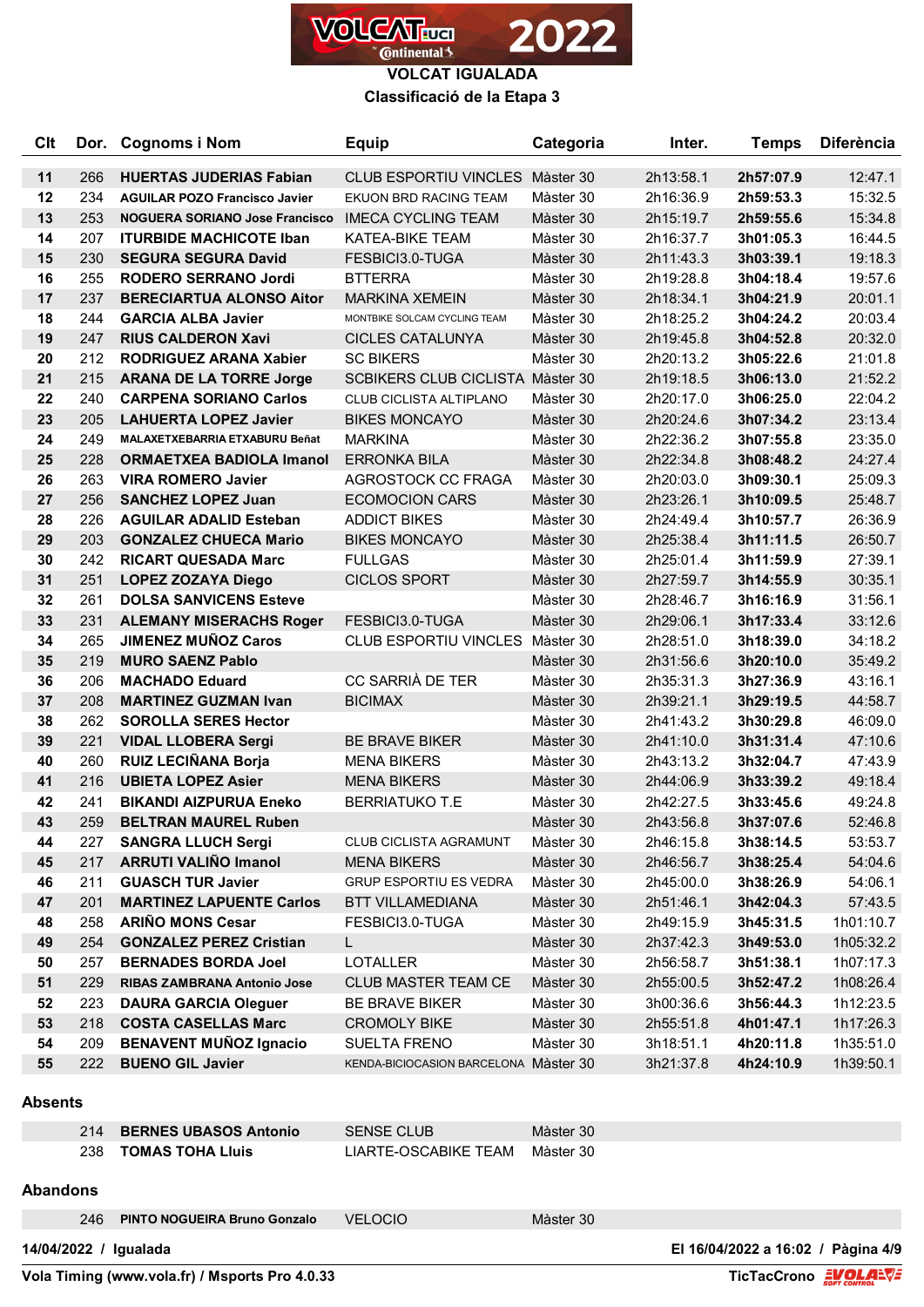

**Classificació de la Etapa 3**

| <b>C</b> It    |     | Dor. Cognoms i Nom              | <b>Equip</b>                  | Categoria | Inter.    | Temps     | <b>Diferència</b> |
|----------------|-----|---------------------------------|-------------------------------|-----------|-----------|-----------|-------------------|
|                |     |                                 |                               |           |           |           |                   |
| <b>F.Elit</b>  |     |                                 |                               |           |           |           |                   |
| 1              | 405 | <b>LISBYGD Ann-Dorthe</b>       | <b>DMK</b>                    | F.Elit    | 2h17:31.2 | 3h02:21.7 |                   |
| $\mathbf{2}$   | 408 | <b>JANAS Bettina</b>            | TEAM SPORTOGRAF.COM           | F.Elit    | 2h18:14.2 | 3h03:30.6 | 1:08.9            |
| 3              | 402 | <b>HOVDENAK Hildegunn</b>       | <b>CANNONDALE TB</b>          | F.Elit    | 2h22:00.5 | 3h08:36.9 | 6:15.2            |
| 4              | 428 | <b>RAMIREZ BAUXELL Anna</b>     | CLUB ESPORTIU MOSSOS ESQUADRA | F.Elit    | 2h22:27.3 | 3h08:37.7 | 6:16.0            |
| 5              | 403 | <b>DIESNER Naima Madlen</b>     | <b>BUFF MEGAMO TEAM</b>       | F.Elit    | 2h25:25.1 | 3h13:03.6 | 10:41.9           |
| 6              | 401 | <b>SCHNEIDER Janine</b>         | VC SINGEN P/B DOC-OLIDAY.COM  | F.Elit    | 2h26:49.0 | 3h14:42.7 | 12:21.0           |
| $\overline{7}$ | 407 | <b>MUNTADAS VILASIS Jordina</b> | <b>CANNONDALE TB</b>          | F.Elit    | 2h29:11.3 | 3h17:44.6 | 15:22.9           |
| 8              | 410 | ZIOLKOWSKA Michalina            | <b>HUZAR BIKE ACADEMY</b>     | F.Elit    | 2h28:48.0 | 3h18:31.1 | 16:09.4           |
| 9              | 406 | <b>TORA MILA Marta</b>          | <b>CANNONDALE TB</b>          | F.Elit    | 2h37:34.0 | 3h26:44.5 | 24:22.8           |
| 10             | 411 | <b>JOHNSON Sophie</b>           |                               | F.Elit    | 2h38:58.0 | 3h31:45.6 | 29:23.9           |
| 11             | 418 | <b>MARINELLI Camilla</b>        |                               | F.Elit    | 2h52:50.0 | 3h47:29.1 | 45:07.4           |
| 12             | 414 | <b>ELBAILE PERIZ Eva</b>        | <b>VULCO CYCLON AUTOGOYA</b>  | F.Elit    | 2h53:34.8 | 3h48:39.0 | 46:17.3           |
| 13             | 417 | <b>BRU COLTET Cristina</b>      | 2RODES ESCOLA DE CICLISME     | F.Elit    | 2h57:40.7 | 3h53:22.0 | 51:00.3           |
| 14             | 416 | <b>NOVIKOVA Olena</b>           | GIUSTA PRO RECORDS            | F.Elit    | 3h07:41.1 | 4h05:15.1 | 1h02:53.4         |

# **Sub23**

| 1              | 33  | <b>FERRER VIDAL Roger</b>        | <b>MASSI-BEAUMES DE VENISE</b>     | Sub <sub>23</sub> | 1h56:41.7 | 2h36:23.5 |           |
|----------------|-----|----------------------------------|------------------------------------|-------------------|-----------|-----------|-----------|
| $\mathbf{2}$   | 41  | <b>ARNAU PASTOR Sergi</b>        | MANRUBIA LUNA TEAM                 | Sub <sub>23</sub> | 2h02:09.7 | 2h44:18.2 | 7:54.7    |
| 3              | 61  | <b>HERRERA URROZ Koldo</b>       | KATEA-BIKE TEAM                    | Sub <sub>23</sub> | 2h02:44.3 | 2h44:18.8 | 7:55.3    |
| 4              | 43  | <b>BILBAO PEREZ Igor</b>         | <b>SEGUROS BILBAO MIRIBILLA</b>    | Sub <sub>23</sub> | 2h07:09.3 | 2h50:20.9 | 13:57.4   |
| 5              | 107 | <b>JORDAN REINALDO Arnau</b>     | <b>CLUB CICLES CATALUNYA Sub23</b> |                   | 2h09:37.2 | 2h52:56.0 | 16:32.5   |
| 6              | 101 | <b>TALENTO Lorenzo</b>           | TABROS RACING TEAM                 | Sub <sub>23</sub> | 2h10:01.0 | 2h53:25.7 | 17:02.2   |
| $\overline{7}$ | 87  | <b>MASA NOVO Alberto</b>         | <b>SEGUROS BILBAO MIRIBILLA</b>    | Sub23             | 2h11:35.6 | 2h54:30.9 | 18:07.4   |
| 8              | 88  | <b>ARRIETA UGALDE Ugaitz</b>     | <b>SEGUROS BILBAO MIRIBILLA</b>    | Sub <sub>23</sub> | 2h11:38.5 | 2h54:31.0 | 18:07.5   |
| 9              | 56  | <b>LARRIETA MEABE Arkaitz</b>    | KOBACYCLING TEAM                   | Sub <sub>23</sub> | 2h13:55.1 | 2h57:07.5 | 20:44.0   |
| 10             | 104 | <b>HERNANDEZ ESPINOSA Ferran</b> | PROKITCHENS ADDICT BIKES TEAM      | Sub <sub>23</sub> | 2h14:03.1 | 2h59:36.6 | 23:13.1   |
| 11             | 73  | <b>AJENJO MUÑOZ Carlos</b>       | EKUON BRD RACING TEAM              | Sub23             | 2h16:36.1 | 2h59:46.8 | 23:23.3   |
| 12             | 85  | <b>HERNANDEZ CHICON Mikel</b>    | <b>SEGUROS BILBAO MIRIBILLA</b>    | Sub <sub>23</sub> | 2h11:37.1 | 3h04:54.6 | 28:31.1   |
| 13             | 64  | <b>LARRALDE IBARRA Ugaitz</b>    | GURE-TXOKOA                        | Sub <sub>23</sub> | 2h19:31.9 | 3h05:31.0 | 29:07.5   |
| 14             | 48  | YAMAGUCHI Sohei                  | NIPPON SPORT SCIENCE UNIVERSIT     | Sub <sub>23</sub> | 2h26:45.2 | 3h15:46.6 | 39:23.1   |
| 15             | 90  | <b>QUINTELA PRIETO Adrian</b>    | <b>SEGUROS BILBAO MIRIBILLA</b>    | Sub <sub>23</sub> | 2h30:24.4 | 3h18:34.8 | 42:11.3   |
| 16             | 57  | <b>GONZALEZ GONZALEZ Aitor</b>   |                                    | Sub <sub>23</sub> | 2h48:08.9 | 3h40:29.4 | 1h04:05.9 |

|    | $\overline{4}$ | <b>PRUUS Peeter</b>           | <b>BUFF MEGAMO TEAM</b>        | Elit | 1h53:28.1 | 2h31:18.9 |     |
|----|----------------|-------------------------------|--------------------------------|------|-----------|-----------|-----|
| 2  | 26             | <b>ARIZA GARCIA Xavier</b>    | CORRATEC - VIC SPORTS TEAM     | Elit | 1h53:29.2 | 2h31:19.2 | 0.3 |
| 3  | 14             | <b>MEDVEDEV Alexey</b>        | SOUDAL LEECOUGAN RACING TEAM   | Elit | 1h53:30.4 | 2h31:20.2 | 1.3 |
| 4  | 11             | <b>CHIARINI Riccardo</b>      | CICLI TADDEI SPECIALIZED       | Elit | 1h53:34.0 | 2h31:20.3 | 1.4 |
| 5  | 5              | <b>STUTZMANN Marc</b>         | <b>TEAM TEXPA-SIMPLON</b>      | Elit | 1h53:31.6 | 2h31:21.0 | 2.1 |
| 6  | 6              | <b>KAUFMANN Markus</b>        | <b>TEAM TEXPA-SIMPLON</b>      | Elit | 1h53:51.3 | 2h31:21.4 | 2.5 |
|    | 8              | <b>HARTMANN Jakob</b>         | <b>TEAM TEXPA-SIMPLON</b>      | Elit | 1h53:50.0 | 2h31:21.7 | 2.8 |
| 8  | 9              | <b>EISENBARTH Pirmin</b>      | TFAM TFXPA-SIMPI ON            | Elit | 1h53:35.1 | 2h31:22.1 | 3.2 |
| 9  |                | <b>BECKING Hans</b>           | <b>BUFF MEGAMO TEAM</b>        | Elit | 1h53:32.8 | 2h31:22.7 | 3.8 |
| 10 |                | <b>GUERRERO BONILLA Pablo</b> | <b>CANNONDALE TB</b>           | Elit | 1h53:49.0 | 2h31:24.1 | 5.2 |
| 11 | 16             | <b>VALDRIGHI Stefano</b>      | SOUDAL LEECOUGAN INTERNATIONAL | Elit | 1h53:36.1 | 2h31:25.4 | 6.5 |

**14/04/2022 / Igualada El 16/04/2022 a 16:02 / Pàgina 5/9**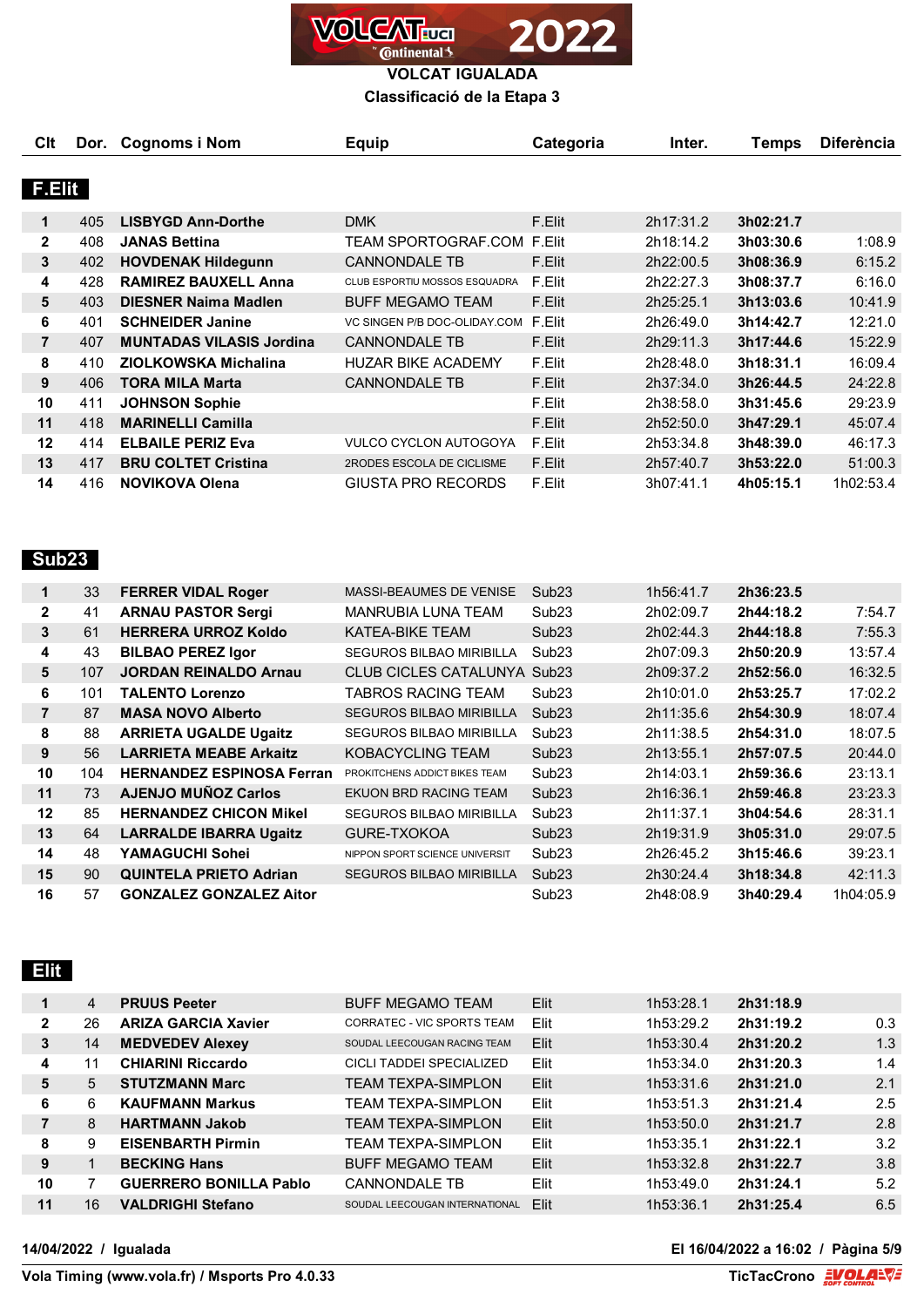

**Classificació de la Etapa 3**

| <b>Clt</b> | Dor.      | <b>Cognoms i Nom</b>                                           | <b>Equip</b>                               | Categoria    | Inter.                 | <b>Temps</b>           | <b>Diferència</b>  |
|------------|-----------|----------------------------------------------------------------|--------------------------------------------|--------------|------------------------|------------------------|--------------------|
| 12         | 10        | <b>BOU MARTIN Roberto</b>                                      | <b>CANNONDALE TB</b>                       | Elit         | 1h53:47.1              | 2h31:26.8              | 7.9                |
| 13         | 34        | <b>GÓMEZ DÍAZ Ever Alejandro</b>                               | <b>RR BIKERS</b>                           | Elit         | 1h54:44.6              | 2h33:52.2              | 2:33.3             |
| 14         | 29        | <b>FAUS JUAN Miquel</b>                                        | <b>SCOTT - GSPORT</b>                      | Elit         | 1h54:47.5              | 2h33:52.3              | 2:33.4             |
| 15         | 35        | <b>PIJUAN PORCEL Xavier</b>                                    | <b>RR BIKERS</b>                           | Elit         | 1h56:20.5              | 2h36:23.7              | 5:04.8             |
| 16         | 15        | <b>HANDL Philip</b>                                            | <b>TEAM TEXPA-SIMPLON</b>                  | Elit         | 1h57:52.2              | 2h37:24.5              | 6:05.6             |
| 17         | 105       | <b>GUITERREZ AGUILAR Sergio</b>                                | <b>BIKING POINT</b>                        | Elit         | 1h58:36.7              | 2h37:58.4              | 6:39.5             |
| 18         | 22        | <b>VERA RAMOS Nelson</b>                                       | C.D.CALIMA                                 | Elit         | 1h58:39.3              | 2h37:59.7              | 6:40.8             |
| 19         | 21        | <b>SÜLZLE Marek</b>                                            | SÜLZLE BAUKONZEPT - SPORT MABI             | Elit         | 1h58:37.8              | 2h38:00.4              | 6:41.5             |
| 20         | 42        | <b>MUÑOZ CUBELES Guillem</b>                                   | <b>EDIBIKES</b>                            | Elit         | 1h58:36.1              | 2h38:00.7              | 6:41.8             |
| 21         | 23        | <b>FAILLI Francesco</b>                                        | CICLI TADDEI SPECIALIZED                   | Elit         | 1h58:40.1              | 2h38:08.3              | 6:49.4             |
| 22         | 84        | <b>ESPINAR GIMENEZ Jordi</b>                                   | <b>SBR</b>                                 | Elit         | 1h58:41.3              | 2h39:49.9              | 8:31.0             |
| 23         | 115       | <b>WOHLGEMUTH Michael</b>                                      | <b>MC RACING TEAM</b>                      | Elit         | 1h58:43.2              | 2h39:50.0              | 8:31.1             |
| 24         | 19        | <b>HERRERO CASAS Francisco</b>                                 | <b>CANNONDALE TB</b>                       | Elit         | 1h58:34.8              | 2h39:54.8              | 8:35.9             |
| 25         | 113       | <b>JOVE RIART Xavier</b>                                       | <b>MASSI TEAM</b>                          | Elit         | 2h00:29.6              | 2h41:23.7              | 10:04.8            |
| 25         | 44        | <b>IGLESIAS FERNANDEZ Alejandro</b>                            | <b>GOROS BIKE-CASTAÑEDA Elit</b>           |              | 2h00:28.5              | 2h41:23.7              | 10:04.8            |
| 27         | 32        | <b>ASTEGIANO Ewen</b>                                          | <b>TEAM NCA</b>                            | Elit         | 2h04:03.8              | 2h44:18.6              | 12:59.7            |
| 28         | 46        | <b>CASALS GRIERA Andreu</b>                                    | THE CYCLERY CONCEP STORE                   | Elit         | 2h02:45.4              | 2h44:19.2              | 13:00.3            |
| 29         | 81        | <b>CRUZ MORCILLO Christian</b>                                 | <b>MESBIKE &amp;FES-TUGA</b>               | Elit         | 2h03:49.3              | 2h44:21.5              | 13:02.6            |
| 30         | 98        | <b>MERCADAL CEREZA Marcal</b>                                  | <b>CYCLING NO LIMIT</b>                    | Elit         | 2h04:43.7              | 2h46:32.7              | 15:13.8            |
| 31         | 100       | <b>TALENTO Mattia</b>                                          | <b>TABROS RACING TEAM</b>                  | Elit         | 2h04:33.3              | 2h46:36.4              | 15:17.5            |
| 32         | 45        | <b>NEUMANN Marcus</b>                                          | <b>PRIVAT</b>                              | Elit         | 2h04:35.6              | 2h46:59.0              | 15:40.1            |
| 33         | 54        | <b>MOLLAR FRANCH Guillem</b>                                   | <b>MANRUBIA LUNA TEAM</b>                  | Elit         | 2h04:46.4              | 2h47:32.8              | 16:13.9            |
| 34         | 24        | <b>KEMPF Simon</b>                                             | SÜLZLE BAUKONZEPT - SPORT MABI             | Elit         | 2h05:17.2              | 2h47:51.4              | 16:32.5            |
| 35         | 66        | <b>CORDEIRO MARQUES Damien</b>                                 | ANGOULÊME VÉLO CLUB                        | Elit         | 2h06:48.8              | 2h48:16.8              | 16:57.9            |
| 36         | 99        | <b>GISPERT PUIG Eduard</b>                                     | <b>CC CAMPLLONG</b>                        | Elit         | 2h06:21.8              | 2h49:08.4              | 17:49.5            |
| 37         | 58        | ARETXEDERRETA ONDARZA Lander BASATI                            |                                            | Elit         | 2h07:08.1              | 2h50:04.8              | 18:45.9            |
| 38         | 86        | <b>MISSÉ XANDRI Jan</b>                                        | SPRINT CLUB ANDORRA                        | Elit         | 2h09:30.2              | 2h51:31.9              | 20:13.0            |
| 39         | 31        | <b>MATEOS GARRIDO Unai</b>                                     | <b>GARRI BIKES</b>                         | Elit         | 2h10:03.0              | 2h51:36.6              | 20:17.7            |
| 40         | 37        | <b>LATORRE GULIAS Julen</b>                                    | <b>ALDAPA CYCLE STORE</b>                  | Elit         | 2h07:05.7              | 2h51:36.8              | 20:17.9            |
| 41         | 108       | <b>ARGELAGUER MARTINEZ Roger</b>                               | CRONOTIME - MANRESANA1930                  | Elit         | 2h09:59.7              | 2h51:37.5              | 20:18.6            |
| 42         | 110       | <b>KNEPPERS Paul Hendrik</b>                                   | <b>TEAM SMARTDRY</b>                       | Elit         | 2h10:01.9              | 2h52:59.4              | 21:40.5            |
| 43         | 96        | <b>HAUSSEGUY Loic</b>                                          | <b>STADE MONTOIS</b>                       | Elit         | 2h10:06.0              | 2h53:33.4              | 22:14.5            |
| 44         | 30        | <b>WANTELLET Thibaut</b>                                       | <b>MONTAUBAN CYCLISME 82</b>               | Elit         | 2h10:42.6              | 2h53:36.2              | 22:17.3            |
| 45         | 78        | <b>VALLES CARVAJAL Raul</b>                                    | <b>MESBIKE &amp;FES-TUGA</b>               | Elit         | 2h10:15.6              | 2h54:19.2              | 23:00.3            |
| 46         | 92        | <b>OLAIZOLA ARBELAITZ Ugaitz</b>                               | LAGUNTASUNA                                | Elit         | 2h12:42.3              | 2h56:44.6              | 25:25.7            |
| 47         | 70        | <b>OCERINJAUREGUI VICANDI Adei</b>                             | KOBACYCLING TEAM                           | Elit         | 2h12:34.2              | 2h57:27.8              | 26:08.9            |
| 48         | 68        | <b>DE DIOS CRESPO Aitor</b>                                    | <b>MESBIKE &amp;FES-TUGA</b>               | Elit         | 2h12:48.5              | 2h58:13.4              | 26:54.5            |
| 49         | 67        | <b>REQUENI GUILLEM Javier</b>                                  | PSYCLING FACTORY TEAM                      | Elit         | 2h15:21.5              | 2h59:31.2              | 28:12.3            |
| 50         | 83        | <b>MUXI TATJE Oriol</b>                                        | <b>MESBIKE &amp;FES-TUGA</b>               | Elit         | 2h13:24.5              | 2h59:32.6              | 28:13.7            |
| 51         | 36        | <b>SCHERMANN Peter</b>                                         | EMBRACE THE WORLD CYCLING                  | Elit         | 2h14:12.4              | 2h59:42.7              | 28:23.8            |
| 52<br>53   | 106<br>25 | <b>PUNZANO Matthieu</b><br><b>INAUEN Benjamin</b>              | JURANÇON CYCLISME COMPÉTITION              | Elit<br>Elit | 2h14:30.1              | 2h59:55.3              | 28:36.4<br>29:41.2 |
| 54         | 93        | <b>TERRADE Valentin</b>                                        | <b>GILI RACING</b><br>E.V. BRETENOUX BIARS |              | 2h14:02.5              | 3h01:00.1              | 31:04.3            |
| 55         | 60        | <b>PARKER Willis James</b>                                     |                                            | Elit<br>Elit | 2h16:16.7              | 3h02:23.2<br>3h02:48.6 | 31:29.7            |
| 56         | 59        |                                                                |                                            | Elit         | 2h17:03.5              |                        |                    |
| 57         | 62        | <b>QUEMADA LOPATEGUI Gorka</b><br>ETXEBARRIA VILLABEITIA Borja | <b>UBK TEAM</b><br><b>EZIA</b>             | Elit         | 2h18:06.2<br>2h19:12.2 | 3h04:23.7<br>3h04:27.5 | 33:04.8<br>33:08.6 |
| 58         | 97        | <b>RAMOS BALDE Oriol</b>                                       | <b>CYCLING NO LIMIT</b>                    | Elit         | 2h19:48.4              | 3h05:02.2              | 33:43.3            |
| 59         | 102       | <b>GARCIA VILA Francesc</b>                                    | <b>BICICLETES SEGÚ</b>                     | Elit         | 2h22:31.9              | 3h07:55.9              | 36:37.0            |
| 60         | 109       | PEREZ-BUSTOS MANZANEQUE Carlos                                 | EKUON BRD RACING TEAM                      | Elit         | 2h24:58.8              | 3h11:59.8              | 40:40.9            |
| 61         | 77        | <b>AUSEJO CHASCO Javier</b>                                    | <b>ALBERITE</b>                            | Elit         | 2h25:44.4              | 3h12:06.3              | 40:47.4            |
| 62         | 65        | <b>HERRADOR FERNANDEZ Eduard</b>                               | <b>GIRO DI GALLO</b>                       | Elit         | 2h24:24.5              | 3h12:06.6              | 40:47.7            |
| 63         | 69        | <b>LOUAGIE Lorenzo</b>                                         | DAVO KZLWC                                 | Elit         | 2h27:23.7              | 3h14:26.0              | 43:07.1            |
|            |           |                                                                |                                            |              |                        |                        |                    |

**14/04/2022 / Igualada El 16/04/2022 a 16:02 / Pàgina 6/9**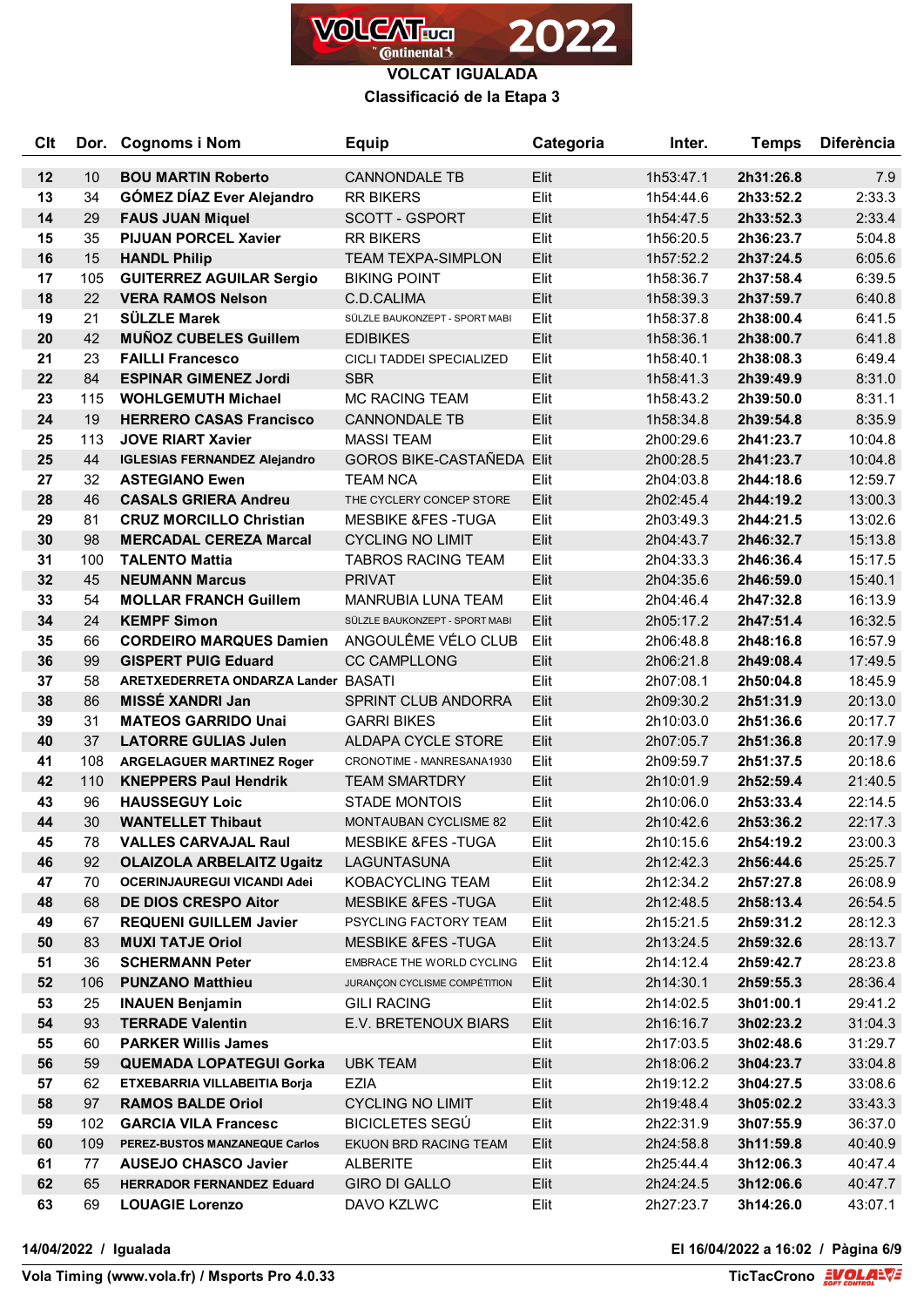

# **Classificació de la Etapa 3**

| Clt |     | Dor. Cognoms i Nom                        | Equip                           | Categoria | Inter.    | Temps     | <b>Diferència</b> |
|-----|-----|-------------------------------------------|---------------------------------|-----------|-----------|-----------|-------------------|
|     |     |                                           |                                 |           |           |           |                   |
| 64  | 74  | <b>MARTINEZ ULLIBARRI Lukas</b>           | <b>MENA BIKERS</b>              | Elit      | 2h28:53.2 | 3h14:31.7 | 43:12.8           |
| 65  | 89  | <b>BENEITEZ ARROYO Diego</b>              | <b>SEGUROS BILBAO MIRIBILLA</b> | Elit      | 2h30:25.3 | 3h16:37.3 | 45:18.4           |
| 66  | 50  | <b>GUINEA OLLETA Gorka</b>                | ARROIZKO KIROL TALDEA Elit      |           | 2h30:31.6 | 3h18:30.3 | 47:11.4           |
| 67  | 49  | <b>LARA SAGASETA DE ILURDOZ Guillermo</b> | ARROIZKO KIROL TALDEA Elit      |           | 2h30:30.8 | 3h18:30.4 | 47:11.5           |
| 68  | 80  | <b>MEDINA MARCOS Oriol</b>                | <b>MESBIKE &amp;FES-TUGA</b>    | Elit      | 2h23:06.1 | 3h19:13.4 | 47:54.5           |
| 69  | 63  | <b>JUL ALAIZ Asier</b>                    | <b>GARRIBIKES</b>               | Elit      | 2h31:52.3 | 3h20:23.0 | 49:04.1           |
| 70  | 103 | <b>MONTASELL JORDANA Xavier</b>           | <b>LA TORRETA BIKE</b>          | Elit      | 2h31:18.0 | 3h20:23.1 | 49:04.2           |
| 71  | 114 | <b>SABATIER Thibault</b>                  |                                 | Elit      | 2h33:00.4 | 3h22:35.6 | 51:16.7           |
| 72  | 79  | <b>BAÑOS CASTELLO Nil</b>                 | <b>CLUB CICLISTA BAIX TER</b>   | Elit      | 2h34:23.1 | 3h24:12.3 | 52:53.4           |
| 73  | 72  | <b>TRENCO BELLES Ivan</b>                 | 3SENDES CASTELLO - KROMAN       | Elit      | 2h35:43.6 | 3h25:45.2 | 54:26.3           |
| 74  | 95  | <b>DOT PASCUET Ivan</b>                   | MONTBIKE SOLCAM CYCLING TEAM    | Elit      | 2h36:05.9 | 3h28:22.5 | 57:03.6           |
| 75  | 94  | <b>MARTINEZ TOLOS Albert</b>              | JABALÍS                         | Elit      | 2h40:46.4 | 3h34:29.1 | 1h03:10.2         |
| 76  | 53  | <b>PADRERA RESINES Alvaro</b>             | <b>GUERRERO BIKES</b>           | Elit      | 2h46:45.9 | 3h41:50.0 | 1h10:31.1         |
| 77  | 76  | <b>AUSEJO CHASCO Manuel</b>               | <b>CICLO SPORT</b>              | Elit      | 2h51:48.8 | 3h42:04.3 | 1h10:45.4         |
| 78  | 51  | <b>HAEMERS Alexander</b>                  | <b>HILAIRE XCM TEAM</b>         | Elit      | 2h51:50.6 | 3h44:10.4 | 1h12:51.5         |

#### **Absents**

| <b>PUENTE BALDAZO David</b> | XTRFMZALLA      | Elit |
|-----------------------------|-----------------|------|
| 112 PAREDES TRILLA Gerard   | FESBICI3.0-TUGA | Elit |

# **Elit / Sub23**

| $\mathbf{1}$   | 4              | <b>PRUUS Peeter</b>                 | <b>BUFF MEGAMO TEAM</b>           | Elit              | 1h53:28.1 | 2h31:18.9 |         |
|----------------|----------------|-------------------------------------|-----------------------------------|-------------------|-----------|-----------|---------|
| $\overline{2}$ | 26             | <b>ARIZA GARCIA Xavier</b>          | <b>CORRATEC - VIC SPORTS TEAM</b> | Elit              | 1h53:29.2 | 2h31:19.2 | 0.3     |
| 3              | 14             | <b>MEDVEDEV Alexey</b>              | SOUDAL LEECOUGAN RACING TEAM      | Elit              | 1h53:30.4 | 2h31:20.2 | 1.3     |
| 4              | 11             | <b>CHIARINI Riccardo</b>            | CICLI TADDEI SPECIALIZED          | Elit              | 1h53:34.0 | 2h31:20.3 | 1.4     |
| 5              | 5              | <b>STUTZMANN Marc</b>               | <b>TEAM TEXPA-SIMPLON</b>         | Elit              | 1h53:31.6 | 2h31:21.0 | 2.1     |
| 6              | 6              | <b>KAUFMANN Markus</b>              | <b>TEAM TEXPA-SIMPLON</b>         | Elit              | 1h53:51.3 | 2h31:21.4 | 2.5     |
| $\overline{7}$ | 8              | <b>HARTMANN Jakob</b>               | <b>TEAM TEXPA-SIMPLON</b>         | Elit              | 1h53:50.0 | 2h31:21.7 | 2.8     |
| 8              | 9              | <b>EISENBARTH Pirmin</b>            | <b>TEAM TEXPA-SIMPLON</b>         | Elit              | 1h53:35.1 | 2h31:22.1 | 3.2     |
| 9              | $\mathbf{1}$   | <b>BECKING Hans</b>                 | <b>BUFF MEGAMO TEAM</b>           | Elit              | 1h53:32.8 | 2h31:22.7 | 3.8     |
| 10             | $\overline{7}$ | <b>GUERRERO BONILLA Pablo</b>       | <b>CANNONDALE TB</b>              | Elit              | 1h53:49.0 | 2h31:24.1 | 5.2     |
| 11             | 16             | <b>VALDRIGHI Stefano</b>            | SOUDAL LEECOUGAN INTERNATIONAL    | Elit              | 1h53:36.1 | 2h31:25.4 | 6.5     |
| 12             | 10             | <b>BOU MARTIN Roberto</b>           | <b>CANNONDALE TB</b>              | Elit              | 1h53:47.1 | 2h31:26.8 | 7.9     |
| 13             | 34             | <b>GÓMEZ DÍAZ Ever Alejandro</b>    | <b>RR BIKERS</b>                  | Elit              | 1h54:44.6 | 2h33:52.2 | 2:33.3  |
| 14             | 29             | <b>FAUS JUAN Miquel</b>             | SCOTT - GSPORT                    | Elit              | 1h54:47.5 | 2h33:52.3 | 2:33.4  |
| 15             | 33             | <b>FERRER VIDAL Roger</b>           | MASSI-BEAUMES DE VENISE           | Sub <sub>23</sub> | 1h56:41.7 | 2h36:23.5 | 5:04.6  |
| 16             | 35             | <b>PIJUAN PORCEL Xavier</b>         | <b>RR BIKERS</b>                  | Elit              | 1h56:20.5 | 2h36:23.7 | 5:04.8  |
| 17             | 15             | <b>HANDL Philip</b>                 | <b>TEAM TEXPA-SIMPLON</b>         | Elit              | 1h57:52.2 | 2h37:24.5 | 6:05.6  |
| 18             | 105            | <b>GUITERREZ AGUILAR Sergio</b>     | <b>BIKING POINT</b>               | Elit              | 1h58:36.7 | 2h37:58.4 | 6:39.5  |
| 19             | 22             | <b>VERA RAMOS Nelson</b>            | C.D.CALIMA                        | Elit              | 1h58:39.3 | 2h37:59.7 | 6:40.8  |
| 20             | 21             | <b>SÜLZLE Marek</b>                 | SÜLZLE BAUKONZEPT - SPORT MABI    | Elit              | 1h58:37.8 | 2h38:00.4 | 6:41.5  |
| 21             | 42             | <b>MUÑOZ CUBELES Guillem</b>        | <b>EDIBIKES</b>                   | Elit              | 1h58:36.1 | 2h38:00.7 | 6:41.8  |
| 22             | 23             | <b>FAILLI Francesco</b>             | <b>CICLI TADDEI SPECIALIZED</b>   | Elit              | 1h58:40.1 | 2h38:08.3 | 6:49.4  |
| 23             | 84             | <b>ESPINAR GIMENEZ Jordi</b>        | <b>SBR</b>                        | Elit              | 1h58:41.3 | 2h39:49.9 | 8:31.0  |
| 24             | 115            | <b>WOHLGEMUTH Michael</b>           | <b>MC RACING TEAM</b>             | Elit              | 1h58:43.2 | 2h39:50.0 | 8:31.1  |
| 25             | 19             | <b>HERRERO CASAS Francisco</b>      | <b>CANNONDALE TB</b>              | Elit              | 1h58:34.8 | 2h39:54.8 | 8:35.9  |
| 26             | 113            | <b>JOVE RIART Xavier</b>            | <b>MASSI TEAM</b>                 | Elit              | 2h00:29.6 | 2h41:23.7 | 10:04.8 |
| 26             | 44             | <b>IGLESIAS FERNANDEZ Alejandro</b> | <b>GOROS BIKE-CASTAÑEDA Elit</b>  |                   | 2h00:28.5 | 2h41:23.7 | 10:04.8 |
| 28             | 41             | <b>ARNAU PASTOR Sergi</b>           | <b>MANRUBIA LUNA TEAM</b>         | Sub <sub>23</sub> | 2h02:09.7 | 2h44:18.2 | 12:59.3 |

**14/04/2022 / Igualada El 16/04/2022 a 16:02 / Pàgina 7/9**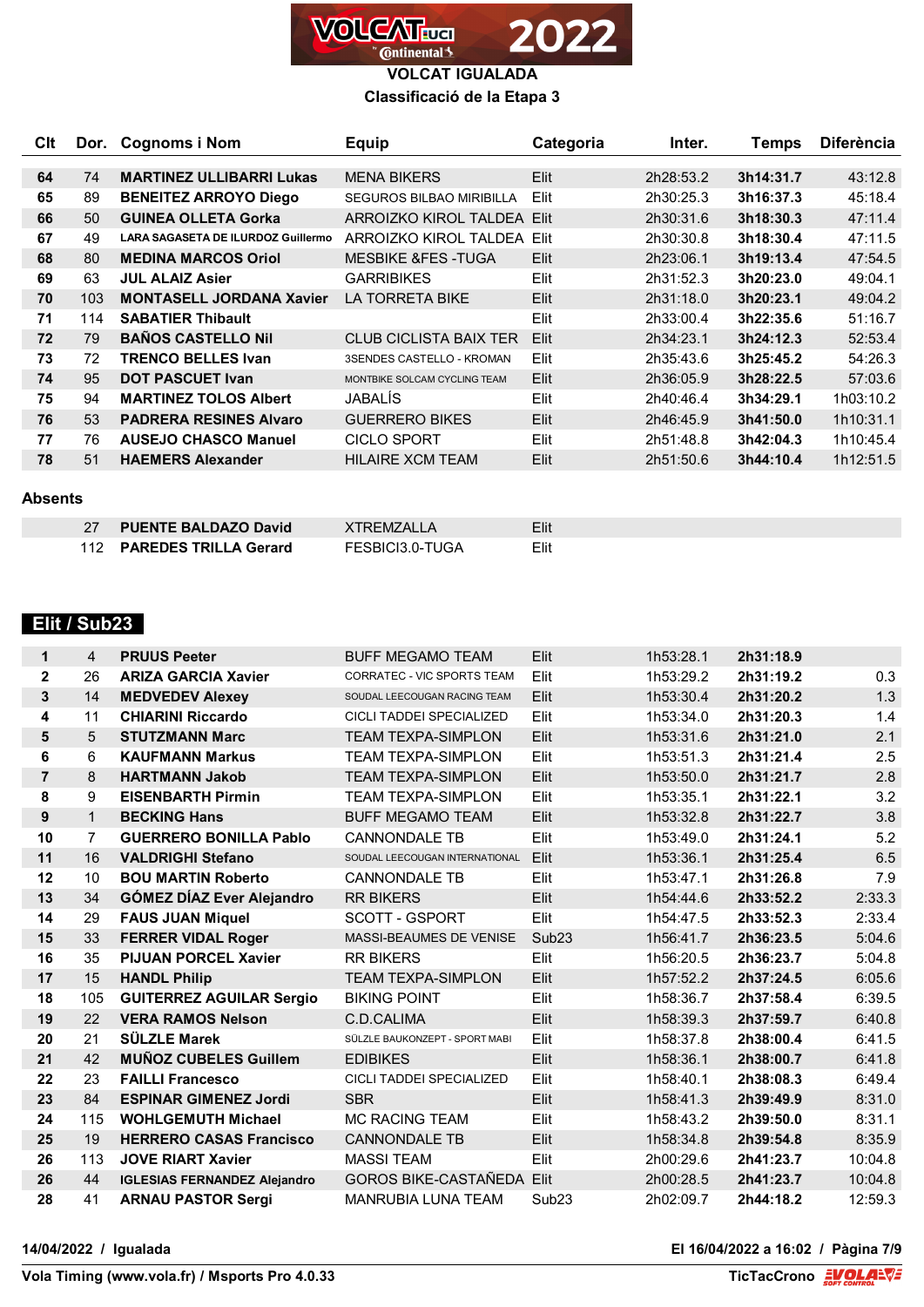

**Classificació de la Etapa 3**

| <b>Clt</b> | Dor. | <b>Cognoms i Nom</b>                | Equip                              | Categoria         | Inter.    | <b>Temps</b> | <b>Diferència</b> |
|------------|------|-------------------------------------|------------------------------------|-------------------|-----------|--------------|-------------------|
| 29         | 32   | <b>ASTEGIANO Ewen</b>               | <b>TEAM NCA</b>                    | Elit              | 2h04:03.8 | 2h44:18.6    | 12:59.7           |
| 30         | 61   | <b>HERRERA URROZ Koldo</b>          | <b>KATEA-BIKE TEAM</b>             | Sub <sub>23</sub> | 2h02:44.3 | 2h44:18.8    | 12:59.9           |
| 31         | 46   | <b>CASALS GRIERA Andreu</b>         | THE CYCLERY CONCEP STORE           | Elit              | 2h02:45.4 | 2h44:19.2    | 13:00.3           |
| 32         | 81   | <b>CRUZ MORCILLO Christian</b>      | <b>MESBIKE &amp;FES-TUGA</b>       | Elit              | 2h03:49.3 | 2h44:21.5    | 13:02.6           |
| 33         | 98   | <b>MERCADAL CEREZA Marcal</b>       | <b>CYCLING NO LIMIT</b>            | Elit              | 2h04:43.7 | 2h46:32.7    | 15:13.8           |
| 34         | 100  | <b>TALENTO Mattia</b>               | <b>TABROS RACING TEAM</b>          | Elit              | 2h04:33.3 | 2h46:36.4    | 15:17.5           |
| 35         | 45   | <b>NEUMANN Marcus</b>               | <b>PRIVAT</b>                      | Elit              | 2h04:35.6 | 2h46:59.0    | 15:40.1           |
| 36         | 54   | <b>MOLLAR FRANCH Guillem</b>        | MANRUBIA LUNA TEAM                 | Elit              | 2h04:46.4 | 2h47:32.8    | 16:13.9           |
| 37         | 24   | <b>KEMPF Simon</b>                  | SÜLZLE BAUKONZEPT - SPORT MABI     | Elit              | 2h05:17.2 | 2h47:51.4    | 16:32.5           |
| 38         | 66   | <b>CORDEIRO MARQUES Damien</b>      | ANGOULÊME VÉLO CLUB                | Elit              | 2h06:48.8 | 2h48:16.8    | 16:57.9           |
| 39         | 99   | <b>GISPERT PUIG Eduard</b>          | <b>CC CAMPLLONG</b>                | Elit              | 2h06:21.8 | 2h49:08.4    | 17:49.5           |
| 40         | 58   | ARETXEDERRETA ONDARZA Lander BASATI |                                    | Elit              | 2h07:08.1 | 2h50:04.8    | 18:45.9           |
| 41         | 43   | <b>BILBAO PEREZ Igor</b>            | <b>SEGUROS BILBAO MIRIBILLA</b>    | Sub <sub>23</sub> | 2h07:09.3 | 2h50:20.9    | 19:02.0           |
| 42         | 86   | MISSÉ XANDRI Jan                    | SPRINT CLUB ANDORRA                | Elit              | 2h09:30.2 | 2h51:31.9    | 20:13.0           |
| 43         | 31   | <b>MATEOS GARRIDO Unai</b>          | <b>GARRI BIKES</b>                 | Elit              | 2h10:03.0 | 2h51:36.6    | 20:17.7           |
| 44         | 37   | <b>LATORRE GULIAS Julen</b>         | <b>ALDAPA CYCLE STORE</b>          | Elit              | 2h07:05.7 | 2h51:36.8    | 20:17.9           |
| 45         | 108  | <b>ARGELAGUER MARTINEZ Roger</b>    | CRONOTIME - MANRESANA1930          | Elit              | 2h09:59.7 | 2h51:37.5    | 20:18.6           |
| 46         | 107  | <b>JORDAN REINALDO Arnau</b>        | <b>CLUB CICLES CATALUNYA Sub23</b> |                   | 2h09:37.2 | 2h52:56.0    | 21:37.1           |
| 47         | 110  | <b>KNEPPERS Paul Hendrik</b>        | <b>TEAM SMARTDRY</b>               | Elit              | 2h10:01.9 | 2h52:59.4    | 21:40.5           |
| 48         | 101  | <b>TALENTO Lorenzo</b>              | <b>TABROS RACING TEAM</b>          | Sub <sub>23</sub> | 2h10:01.0 | 2h53:25.7    | 22:06.8           |
| 49         | 96   | <b>HAUSSEGUY Loic</b>               | <b>STADE MONTOIS</b>               | Elit              | 2h10:06.0 | 2h53:33.4    | 22:14.5           |
| 50         | 30   | <b>WANTELLET Thibaut</b>            | <b>MONTAUBAN CYCLISME 82</b>       | Elit              | 2h10:42.6 | 2h53:36.2    | 22:17.3           |
| 51         | 78   | <b>VALLES CARVAJAL Raul</b>         | <b>MESBIKE &amp;FES-TUGA</b>       | Elit              | 2h10:15.6 | 2h54:19.2    | 23:00.3           |
| 52         | 87   | <b>MASA NOVO Alberto</b>            | SEGUROS BILBAO MIRIBILLA           | Sub <sub>23</sub> | 2h11:35.6 | 2h54:30.9    | 23:12.0           |
| 53         | 88   | <b>ARRIETA UGALDE Ugaitz</b>        | SEGUROS BILBAO MIRIBILLA           | Sub <sub>23</sub> | 2h11:38.5 | 2h54:31.0    | 23:12.1           |
| 54         | 92   | <b>OLAIZOLA ARBELAITZ Ugaitz</b>    | LAGUNTASUNA                        | Elit              | 2h12:42.3 | 2h56:44.6    | 25:25.7           |
| 55         | 56   | <b>LARRIETA MEABE Arkaitz</b>       | <b>KOBACYCLING TEAM</b>            | Sub <sub>23</sub> | 2h13:55.1 | 2h57:07.5    | 25:48.6           |
| 56         | 70   | <b>OCERINJAUREGUI VICANDI Adei</b>  | KOBACYCLING TEAM                   | Elit              | 2h12:34.2 | 2h57:27.8    | 26:08.9           |
| 57         | 68   | <b>DE DIOS CRESPO Aitor</b>         | <b>MESBIKE &amp;FES-TUGA</b>       | Elit              | 2h12:48.5 | 2h58:13.4    | 26:54.5           |
| 58         | 67   | <b>REQUENI GUILLEM Javier</b>       | PSYCLING FACTORY TEAM              | Elit              | 2h15:21.5 | 2h59:31.2    | 28:12.3           |
| 59         | 83   | <b>MUXI TATJE Oriol</b>             | <b>MESBIKE &amp;FES-TUGA</b>       | Elit              | 2h13:24.5 | 2h59:32.6    | 28:13.7           |
| 60         | 104  | <b>HERNANDEZ ESPINOSA Ferran</b>    | PROKITCHENS ADDICT BIKES TEAM      | Sub <sub>23</sub> | 2h14:03.1 | 2h59:36.6    | 28:17.7           |
| 61         | 36   | <b>SCHERMANN Peter</b>              | <b>EMBRACE THE WORLD CYCLING</b>   | Elit.             | 2h14:12.4 | 2h59:42.7    | 28:23.8           |
| 62         | 73   | <b>AJENJO MUÑOZ Carlos</b>          | EKUON BRD RACING TEAM              | Sub <sub>23</sub> | 2h16:36.1 | 2h59:46.8    | 28:27.9           |
| 63         | 106  | <b>PUNZANO Matthieu</b>             | JURANÇON CYCLISME COMPÉTITION      | Elit              | 2h14:30.1 | 2h59:55.3    | 28:36.4           |
| 64         | 25   | <b>INAUEN Benjamin</b>              | <b>GILI RACING</b>                 | Elit              | 2h14:02.5 | 3h01:00.1    | 29:41.2           |
| 65         | 93   | <b>TERRADE Valentin</b>             | E.V. BRETENOUX BIARS               | Elit              | 2h16:16.7 | 3h02:23.2    | 31:04.3           |
| 66         | 60   | <b>PARKER Willis James</b>          |                                    | Elit              | 2h17:03.5 | 3h02:48.6    | 31:29.7           |
| 67         | 59   | <b>QUEMADA LOPATEGUI Gorka</b>      | <b>UBK TEAM</b>                    | Elit              | 2h18:06.2 | 3h04:23.7    | 33:04.8           |
| 68         | 62   | ETXEBARRIA VILLABEITIA Borja        | <b>EZIA</b>                        | Elit              | 2h19:12.2 | 3h04:27.5    | 33:08.6           |
| 69         | 85   | <b>HERNANDEZ CHICON Mikel</b>       | SEGUROS BILBAO MIRIBILLA           | Sub <sub>23</sub> | 2h11:37.1 | 3h04:54.6    | 33:35.7           |
| 70         | 97   | <b>RAMOS BALDE Oriol</b>            | <b>CYCLING NO LIMIT</b>            | Elit              | 2h19:48.4 | 3h05:02.2    | 33:43.3           |
| 71         | 64   | <b>LARRALDE IBARRA Ugaitz</b>       | GURE-TXOKOA                        | Sub <sub>23</sub> | 2h19:31.9 | 3h05:31.0    | 34:12.1           |
| 72         | 102  | <b>GARCIA VILA Francesc</b>         | BICICLETES SEGÚ                    | Elit              | 2h22:31.9 | 3h07:55.9    | 36:37.0           |
| 73         | 109  | PEREZ-BUSTOS MANZANEQUE Carlos      | EKUON BRD RACING TEAM              | Elit              | 2h24:58.8 | 3h11:59.8    | 40:40.9           |
| 74         | 77   | <b>AUSEJO CHASCO Javier</b>         | <b>ALBERITE</b>                    | Elit              | 2h25:44.4 | 3h12:06.3    | 40:47.4           |
| 75         | 65   | <b>HERRADOR FERNANDEZ Eduard</b>    | <b>GIRO DI GALLO</b>               | Elit              | 2h24:24.5 | 3h12:06.6    | 40:47.7           |
| 76         | 69   | <b>LOUAGIE Lorenzo</b>              | DAVO KZLWC                         | Elit              | 2h27:23.7 | 3h14:26.0    | 43:07.1           |
| 77         | 74   | <b>MARTINEZ ULLIBARRI Lukas</b>     | <b>MENA BIKERS</b>                 | Elit              | 2h28:53.2 | 3h14:31.7    | 43:12.8           |
| 78         | 48   | YAMAGUCHI Sohei                     | NIPPON SPORT SCIENCE UNIVERSIT     | Sub <sub>23</sub> | 2h26:45.2 | 3h15:46.6    | 44:27.7           |
| 79         | 89   | <b>BENEITEZ ARROYO Diego</b>        | SEGUROS BILBAO MIRIBILLA           | Elit              | 2h30:25.3 | 3h16:37.3    | 45:18.4           |
| 80         | 50   | <b>GUINEA OLLETA Gorka</b>          | ARROIZKO KIROL TALDEA Elit         |                   | 2h30:31.6 | 3h18:30.3    | 47:11.4           |

**14/04/2022 / Igualada El 16/04/2022 a 16:02 / Pàgina 8/9**